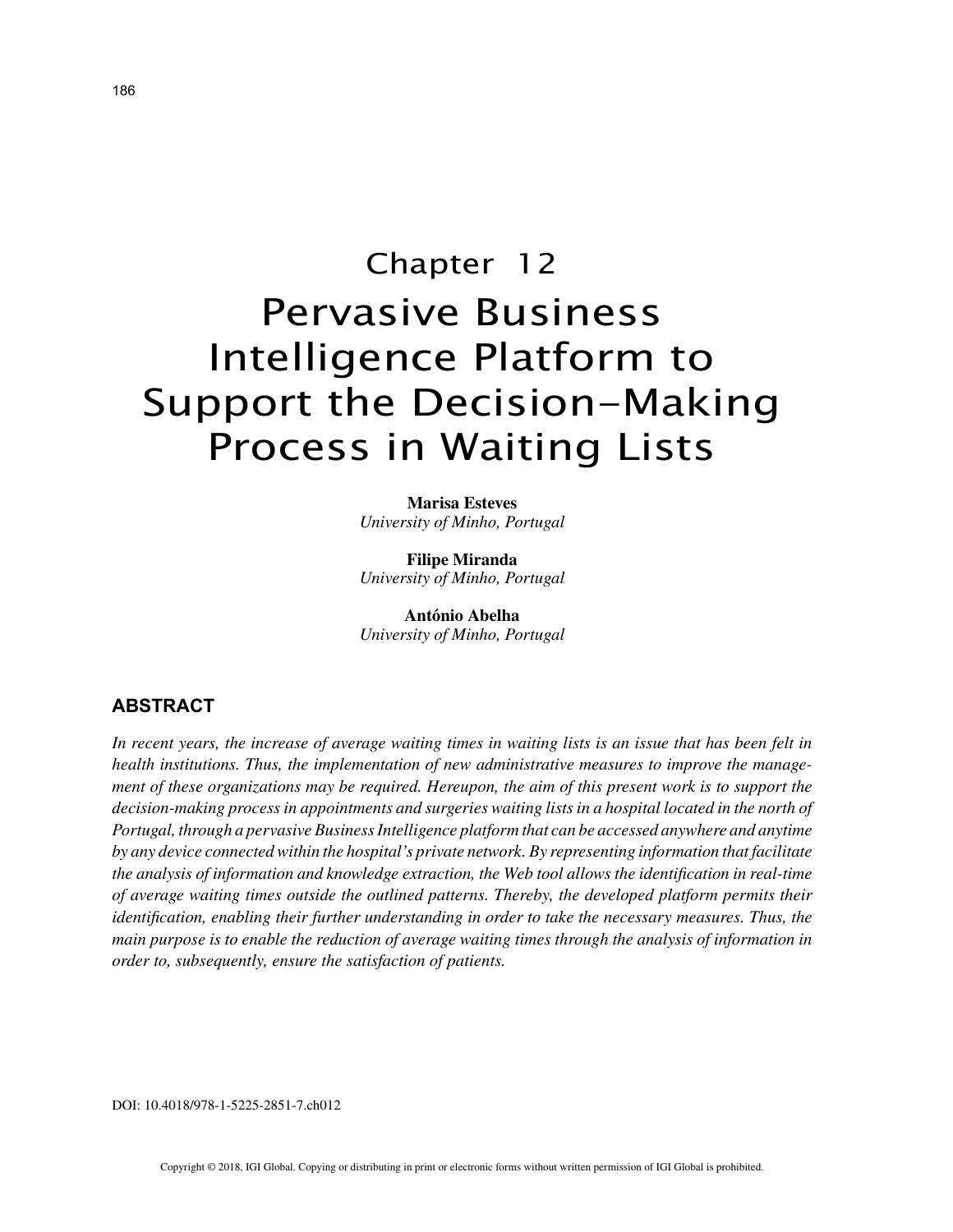# **INTRODUCTION**

Over the past few years, the Business Intelligence (BI) technology has been increasingly a major interest to health professionals and Information Technology (IT) professionals due to its applicability in the Electronic Health Record (EHR) (Bonney, 2013). In short, BI is a process of extraction, collection, storage, processing, analysis and access to information and data from information systems in order to support and improve the decision-making process (Chaudhuri, Dayal, & Narasayya, 2011; Hočevar & Jaklič, 2010a).

On the other hand, the increase of average waiting times is an issue that has been recently felt in health institutions (Ballini et al., 2015; Barros, 2008; Miyanji et al., 2015; Moscelli, Siciliani, & Tonei, 2016; Odorico, 2014). Thus, the implementation of new administrative measures to improve the management of these organizations may be required. One of the main problems caused by delays lies in the possibility of causing serious adverse consequences to patients' health (Ballini et al., 2015; Barros, 2008; Miyanji et al., 2015; Moscelli et al., 2016; Odorico, 2014).

Thus, due to the current needs of generating clinical and performance indicators of waiting lists (appointments and surgeries) in a hospital located in the north of Portugal, allied to the benefits of using the BI technology, this study was carried out. A clinical decision support system (CDSS) was designed and developed to support the decision-making process regarding waiting lists, namely a pervasive BI platform, for the scheduled appointments and surgeries in the hospital units of the health institution.

The realization of this project included the Extract, Transform and Load (ETL) of the data from information systems, followed by the construction of a data warehouse (DW). It also involved the creation of clinical and performance indicators, and their subsequent integration into the Web application developed.

The next section of this chapter presents the state of the art associated with this study (section "State of the Art"). After that, in section "Research Methodologies", the research methodologies adopted are briefly described. The section "Case Study" explains succinctly the problem and main motivations behind this project, and the key steps followed throughout its realization. Thereafter, the results are presented and discussed in section "Results and Discussion". This section is followed by the "Proof of Concept" section, which consists essentially of a strengths, weaknesses, opportunities and threats (SWOT) analysis. The conclusion and future work conclude this chapter (section "Conclusion and Future Work").

# **STATE OF THE ART**

This section intends to highlight briefly the main theoretical topics addressed throughout this chapter, namely clinical decision support systems (CDSSs) and Business Intelligence (BI) and clinical information, including the Extract, Transform and Load (ETL) process, and data warehousing.

## **Clinical Decision Support Systems**

In recent years, the recognition of the importance of CDSSs as practical tools has increased exponentially (Castaneda et al., 2015; Marins, Cardoso, Esteves, Machado, & Abelha, 2017; Musen, Middleton, & A.Greenes, 2014). This promising trend is largely due to the inexorable growth in the complexity and unnecessary costs associated with the delivery of healthcare services, the rising challenges of offering personalized medical services to each patient (according to his/her needs), the increasingly felt pressure to adopt Electronic Health Record (EHR) processes in health institutions, as well as the increasingly